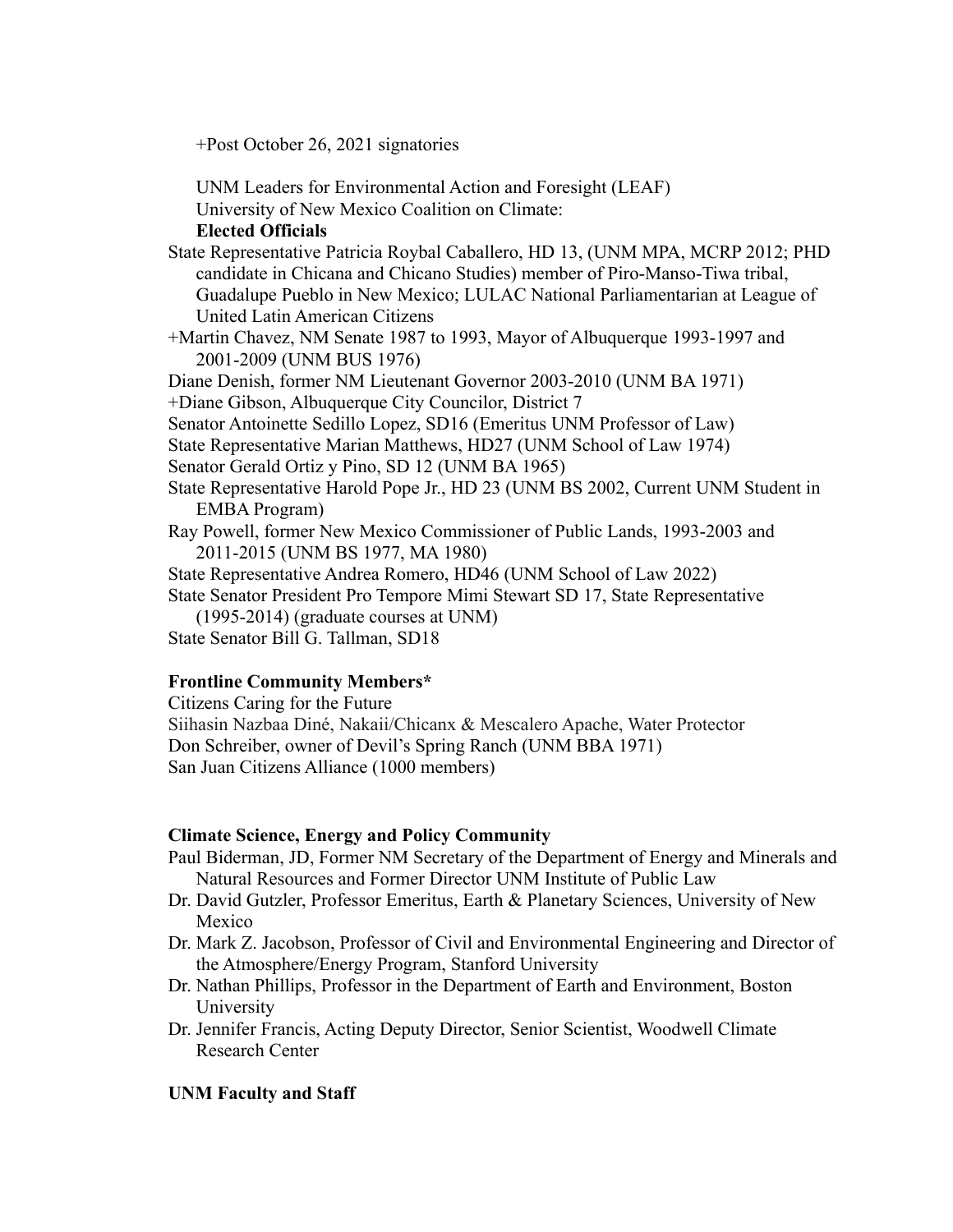- +Michael J. Andersen, PhD, Associate Professor of Biology
- Mario Pablo Atencio, Adjunct Faculty of Native American Studies (UNM BA Native American Studies and English 2010)
- Mansoor Sheik-Bahae, PhD, Distinguished Professor, Physics and Astronomy
- Mark Boslough, PhD, Adjunct Professor, Earth and Planetary Sciences
- +Carlton M. Caves, Distinguished Professor Emeritus of Physics and Astronomy,
- University of New Mexico, Member, US National Academy of Sciences
- Kathy Z Chang, MD, Assistant Clinical Professor of Family and Community Medicine, Associate Program Director, Department of Family and Community Medicine
- Joseph A. Cook, PhD, Distinguished Professor of Biology, Curator of Mammals,
- Museum of Southwestern Biology (UNM PhD Biology 1990, MS Biology 1982 )
- Ben Daitz, MD, Professor of Family and Community Medicine

+Eric Denkers, PhD, Professor of Biology

- +Bethany Davila, PhD, Associate Professor of English Language and Literature
- Michael Dougher, PhD, Professor Emeritus of Psychology and former Vice President for Research
- +Maya Elrick, PhD, Professor Emeritus of Earth and Planetary Sciences
- John Geissman, PhD, Professor Emeritus of UNM, Earth and Planetary Sciences (Fellow of the American Geophysical Union and the Geological Society of America.)
- Walter Gerstle, PhD, Professor Emeritus of Civil Engineering
- Moises Gonzales, MUD, MCRP, Associate Professor of Urban Design in the Community and Regional Planning Program, Board of Trustees of the Carnué Land Grant (UNM MCRP, 1997, UNM BA, Political Science, 1993)
- Nina Greenberg, MS, MPH, Principal Lecturer of Mathematics and Statistics (UNM MS, MPH)
- Joseph Galewsky, PhD, UNM Professor of Earth and Planetary Sciences
- +Gail Turley Houston, PhD, Professor of Department of English Language and Literature
- Ravinder K Jain, PhD, Professor of Electrical and Computer Engineering and Physics
- Jerica Johnson, MD, Assistant Professor Department of Family and Community Medicine
- Norty Kalishman, MD, past UNM Adjunct Professor of Pediatrics
- Summers Kalishman, PhD, Associate Professor Emerita of Family and Community Medicine (UNM PhD COE 1997)
- +Jeff Katzman MD, Professor, MD, Department of Psychiatry and Behavioral Sciences, School of Medicine, Medical Director, UPC Clinic
- Joanna Katzman, MD, MSPH, Professor of Neurosurgery with secondary appointments in Psychiatry, Nursing and Population Health, UNM Health Sciences Center

+Peder J Johnson, PhD, Professor Emeritus of Psychology

- Gabriel Lopez, PhD, Professor of Chemical and Biological Engineering, past Vice President for Research
- Kevin J. Malloy, PhD, Professor Emeritus of Physics and Astronomy, former President of UNM Retiree Association
- +Gregory Martin, PhD, Professor of Department of English Language and Literature
- Leslie D. McFadden, PhD, Professor Emeritus of Earth and Planetary Sciences
- +Grant A. Meyer, PhD, Professor Emeritus of Earth and Planetary Sciences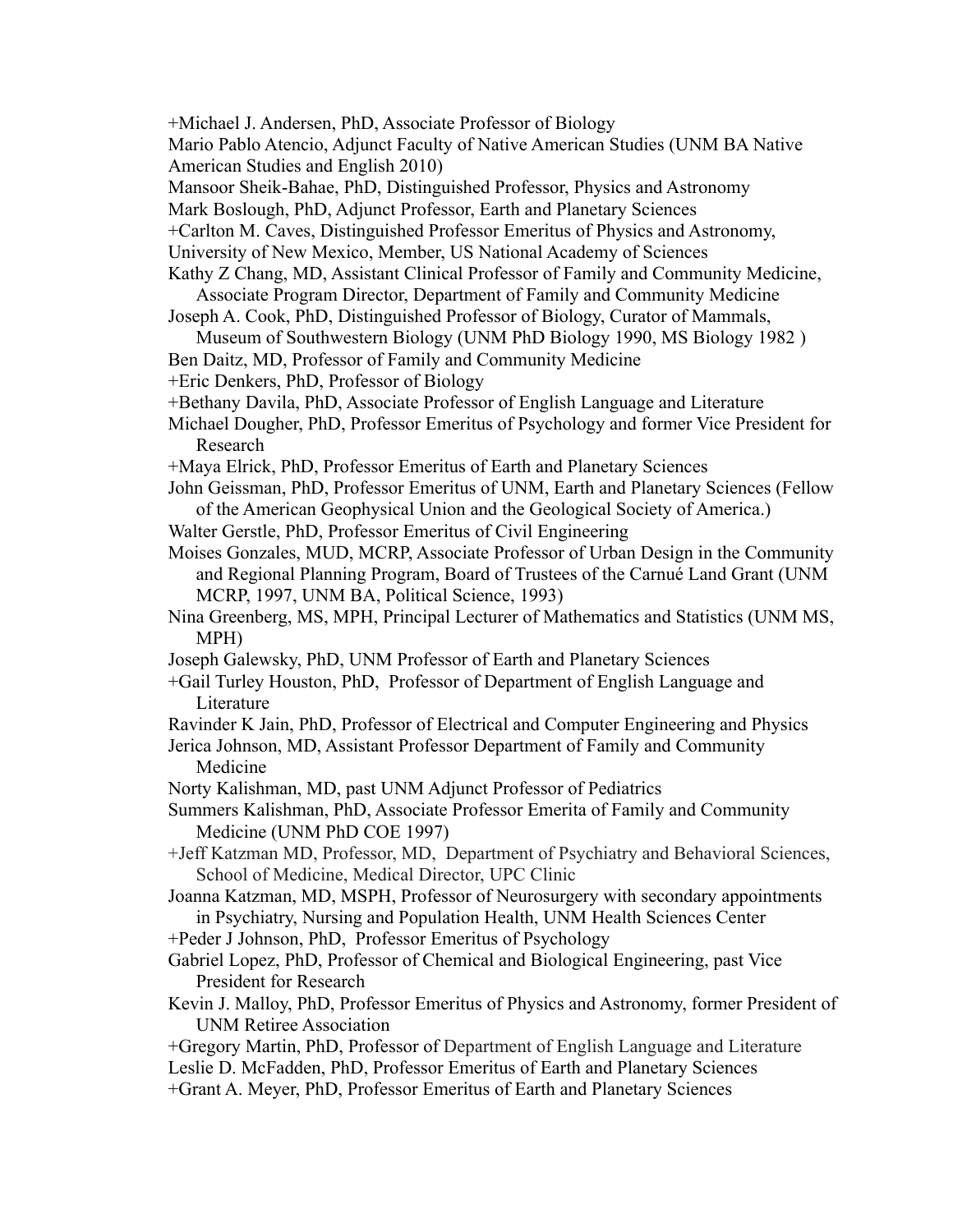+Elizabeth Milford, MA, Riparian Ecologist, Natural Heritage New Mexico (UNM MS Biology/Ecology 1996)

+Daniel Mueller, PhD, Professor of English Language and Literature

- Seth Newsom, PhD, Associate Professor of Biology and Associate Director, Center for Stable Isotopes
- +Teri Neville, retired Teacher Naturalist and GIS Consultant (UNM MA Geography Biology, Spanish 1997, BA Geography and Spanish 1993)
- +Dubra Karnes-Padilla, Legislative Co-Chair UNM Retiree Association
- Leola Tsinnajinnie Paquin, Ph.D., Assistant Professor, Native American Studies (UNM PhD COE)
- Christina Salas, PhD Assistant Professor in the Department of Orthopaedics and Rehabilitation with a joint appointments in the Department of Civil Engineering and Department of Mechanical Engineering (UNM alumna 2014 and 2008)
- Nancy Shane, PhD, Research Scientist, Past President of UNM Staff Council, Parent of Alumnus
- Zachary Sharp, PhD, Distinguished Professor Earth and Planetary Sciences, Director of the Center of Stable Isotopes
- Julie Shigekuni, PhD, Professor, Dept of English Language and Literature
- Angelo Tomedi, MD, UNM Visiting Associate Professor; coordinator for the UNM HSC Climate Group
- Nina Wallerstein, DrPH, MPH, Distinguished Professor of Public Health; College of Population Health, Director, Center for Participatory Research
- Clifford Villa, JD, Professor of Law, (UNM BA 1990)
- +Paula Muir Watt, PhD, Professor Emerita, Earth and Planetary Sciences
- +Kathryn Wichelns, PhD, Associate Professor of English Language and Literature
- +Christopher C. Witt, PhD, Professor of Biology, Director & Curator of Birds, UNM Museum of Southwestern Biology
- +Blair Wolf, PhD, Professor Biology
- +Melanie K. Yazzie, PhD, Assistant Professor Native American Studies & American Studies Diné (UNM PhD American Studies)

Karen Ziegler, PhD, Senior Research Scientist, UNM Institute of Meteoritics

#### **Students and Graduate Workers**

Alana Bock, UNM graduate worker, Ph.D. student in the American Studies Stephanie Fox, PhD Candidate, UNM Department of Anthropology Phylicia Garcia, UNM Emergency Medical Sciences major +Marrisa Heller, UNM Geography and Environmental Studies Anna Linn, UNM Environmental Science and Sociology dual major Noah Dowling-Lujan, UNM undergraduate, College of Arts and Sciences, President College Democrats Alice Main, New Mexico for Good Project Assistant; UNM MBA Candidate 2023 +Duncan McGraw, PhD Candidate Optical Science and Engineering +Emma Mincks, PhD Candidate English Language and Literature, UNM Gallagher research fellow Alexa Moore, UNM NMPIRG intern, College of Arts and Sciences Caroline Muraida, UNM Medical School Student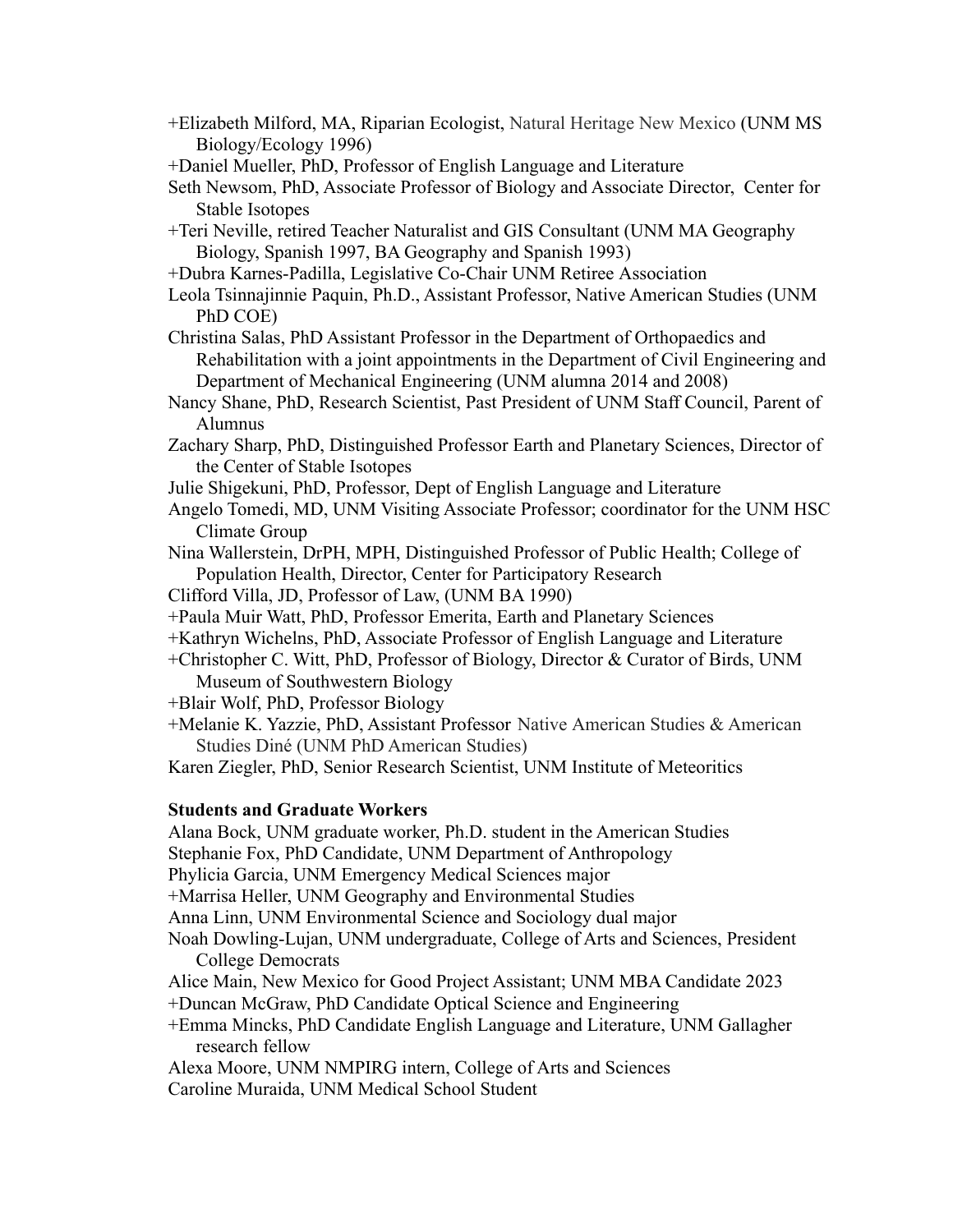Jessica Newman, UNM Communications major 2023

Bethany Sanchez, UNM Medical School student; President of CCHEC (UNM BA Spanish Language and Literature and BS Biology 2016)

Eileen O'Shaughnessy, UNM Instructor Women, Gender, and Sexuality Studies, PhD Candidate Language, Literacy, and Sociocultural Studies Program

Kelsey Treviño, UNM Graduate Worker, Ph.D. student in Spanish and Portuguese Sarah Worland, Teaching Assistant, PhD candidate UNM English (BA 2014, MA 2017)

#### **Alumni**

+Marlene Brown, CEO, Prep4 Resilience, (UNM MS Electrical Engineering 1999) Athena Christodoulou, President, CSolPower (UNM Professional Science Masters 2012) +Francine Cronshaw, PhD, Research Associate, UNM Latin American & Iberian Institute (UNM PhD History 1986)

+Nancy Denker, Owner Focus Ink, Inc., Founder, The Earth First Initiative, (UNM MS Communications Disorder Sciences and Services 1980)

Samantha Dicker, EMT student Central New Mexico Community College, Running Medicine leader, (UNM BS Earth and Planetary Sciences, Math minor 2020)

Celia Einhorn, Supercomputing Challenge, program manager (UNM MA COE 197

Lee Tilford Davis, Lee Tilford Advertising Agency, (UNM BA 1969, PhD 1990)

+Zoey Fink, farmer, Organizer, National Young Farmers Coalition, (BS, Environmental Science 2016)

Anni Hanna, Activist, Teacher (UNM MA COE 2006)

Philip B. Davis, Attorney (UNM Law 1978)

- Raena Garcia, Fossil Fuels and Lands Campaigner, Friends of the Earth, (UNM BS, Biology, BA Psychology 2017)
- +Lisa Gross, TV producer and Editor, (UNM BA English 1997)
- +Kianna Holian, Organizing Director DPNM, (UNM BS Population Health, Psychology 2020)
- Abbigayle Hanoch, Financial Planning Assistant at West Coast Financial Wealth Management, Inc. (BBA Anderson School of Management 2021)
- Matthew B. Jenkins, Associate Professor of Art at Metropolitan State University, Denver (UNM MA 2003)
- +Chalane E. Lechuga, PhD Assistant Professor, Metropolitan State University of Denver (UNM PhD Sociology 2010)
- Alejandría Lyons, Environmental Justice Organizer, Southwest Organizing Project (UNM BA Economics and Political Science 2020)
- Ann T. McCartney, Attorney (UNM Law School 1983)

Shannon Miller Jones, Education Coordinator, The Yerba Mansa Project, (UNM BS Environmental Science, MS Earth and Planetary Science 2014)

- Richard Moody, State Department Contractor, retired (UNM BBA 1996)
- +Virginia Necochea, Director at the New Mexico Environmental Law Center (UNM PhD Language, Literacy and Sociocultural Studies 2015; UNM Research Assistant Professor, 2015-2019)
- Holly W. Newman, Licensed Educational Diagnostician, Albuquerque Public Schools; (UNM MA COE 1995)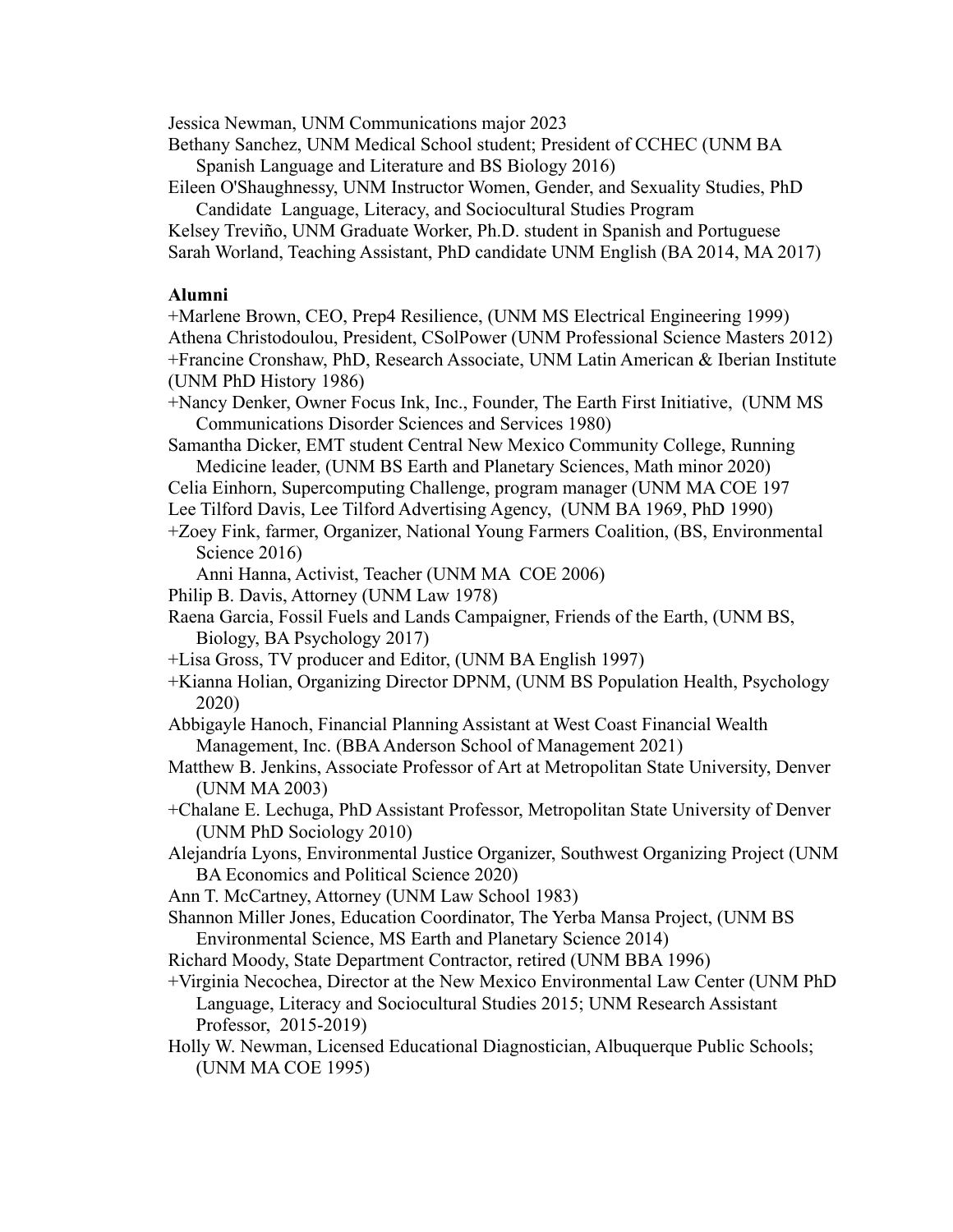- Adriana P. Nieto, PhD, Chair of the Chicana/o Studies Department at Metropolitan State University, Denver (UNM BA 1999, MA 2003)
- Holly Olivarez, PhD Candidate Environmental Studies, University of Colorado, Boulder (UNM B.S. Earth and Planetary Sciences 2019; )
- Nicole Olonovich, MSW/MBA/OIF Vet, CEO CSolPower LLC (UNM BA Communications 2007)
- Richard Obenauf, PhD, part-time faculty, (UNM BA English, BA French, 2006)
- +Roxanne Pacheco, (UNM 1989 BUS: Chemistry & Literature; 1992 Bachelor Secondary Education)
- Melora Palmer, MeloraPalmer.com, (BBAAnderson School of Management, 1985)
- Joshua Parks, UNM LEAF Alumnus and Founding Member (UNM BS, Earth and Planetary Sciences, Sustainability Studies Minor 2020)
- +Tom Parks, Architect Emeritus (M. Arch. 1979)
- Vicki Plevin, Attorney, (UNM School of Law 1998)
- +Zack Quintero, Candidate for State Auditor, Former Economic Development Specialist at City of Santa Fe, New Mexico, Former Economic analyst at New Mexico Economic Development Department (UNM JD 2019 1st year law)
- +Endion Schichtel, Creative Conservationist, (UNM BASc Conservation Biology 2014)
- +Robert L. Scott, Attorney, (UNM MA Latin American Studies 1991, UNM JD Law School 1991)
- Jeffrey C. Sims (BA History 2013)
- +Paul Stokes, Member of Progressive Democrats of America, Retired Department Manager from Sandia Labs, Director of Analysis, Iraq Action Team, IAEA, as Chief of On-site Inspection for the CTBTO, as Technical member of the US delegation negotiating a Comprehensive Nuclear Test Ban Treaty (UNM MS Electrical Engineering, 1962)
- Andrew C. Stone, founder Stone Design Corporation, PACE Fund NM ( UNM 1977 SAAP)
- Katie Stone, Executive Director, The Children's Hour, UNM's flagship NPR station, KUNM

Nancy Weeks Singham, retired teacher (UNM MA COE 1975)

## **Community Members**

- +Jeannette E. Allen, MA, retired earth Science Educator, NASA, National Geographic and Rio Grande Compound HOA member +Vanessa Baca +Marcos Balido Katherine Breen +Ellen Caldwell +Janet Carter, Artist Rosemary Casey Krishna Chari, PsyD, psychologist +Esha Chiocchio, Documentary photographer, Sustainable Santa Fe Commission Diana Cochran, Analyst Dylan Connelly, PE, Solar energy development manager
- +Denys Cope, RN
- +Deanna Crask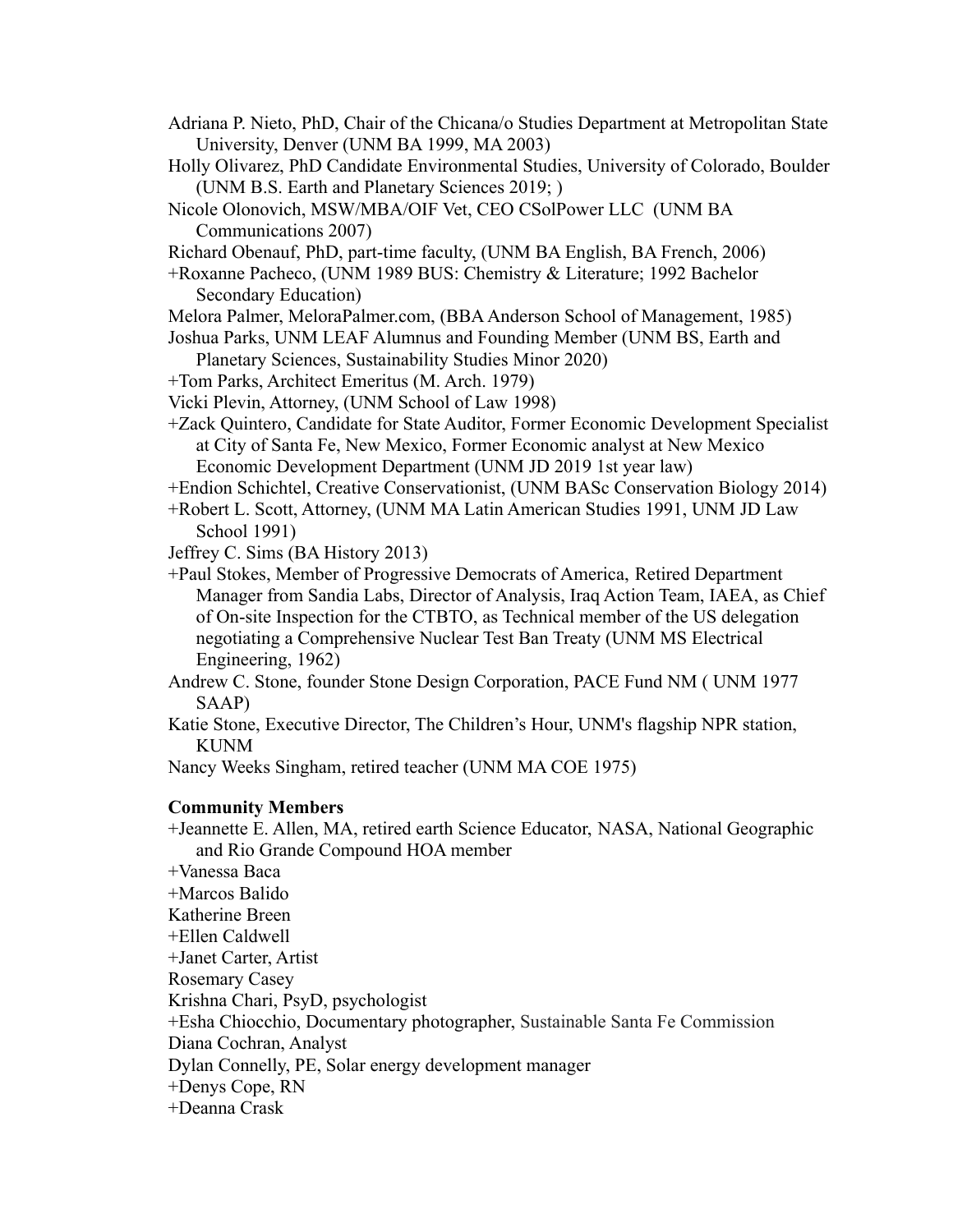+Nelson Denman +Diedre Downs, Co-founder of the NM Media Literacy Project +Lucia Duncan +Greg Gomez +Vicki Gottlieb Stephanie Haan-Amato, Communications and Development Director, Environmental Education of New Mexico Paul Haidle, Attorney +Suzie Havemann +Kim Henney +Susan Hering, Member, DPNM Environmental Justice Caucus +Cynthia Irwin, RN +Heather Karlson, Grownup Board of The Global Warming Express Elaine Kelly +Betty Kuhn +Dr. Paula Lane, MD, Family Medicine Specialist, Albuquerque +Dr. Leslie Lakind, DDS, Dentist Emeritus +Dr. Merle Lefkoff, PhD, Founder and Director, Center for Emergent Diplomacy Dr. Edna Loehman, Retired agricultural economist +Marika Lowe, RCST +Lora Lucero, Journalist +Jennifer Lucil, Adventure Kindergarten Teacher +Sheridan Lund +Kenny Mann +Sierra Martinez +Dominique Mazeaud, Artist +Kelly McMahan Karen Metchis +Jessica Mills, CNM English faculty Daran Moon Ward McCartney, Electric car owner +Sandra Noll +Gabby O'Keefe, Student Ruth Anne O'Keefe, MD-Former UNM Clinical Instructor +June Parsons +Gail Pinkepank +Roland Penttila, Former senior engineer and Storm Drainage Manager, City of Albuquerque Martha A. Phillips +Deborah Radcliffe, UNM Retiree +Corva Rose, Business owner +Ryan Ross Claudia Risner, PhD, CAPT (ret.) US Navy +Charles Rudolph Antia Sanchez Saverio Savs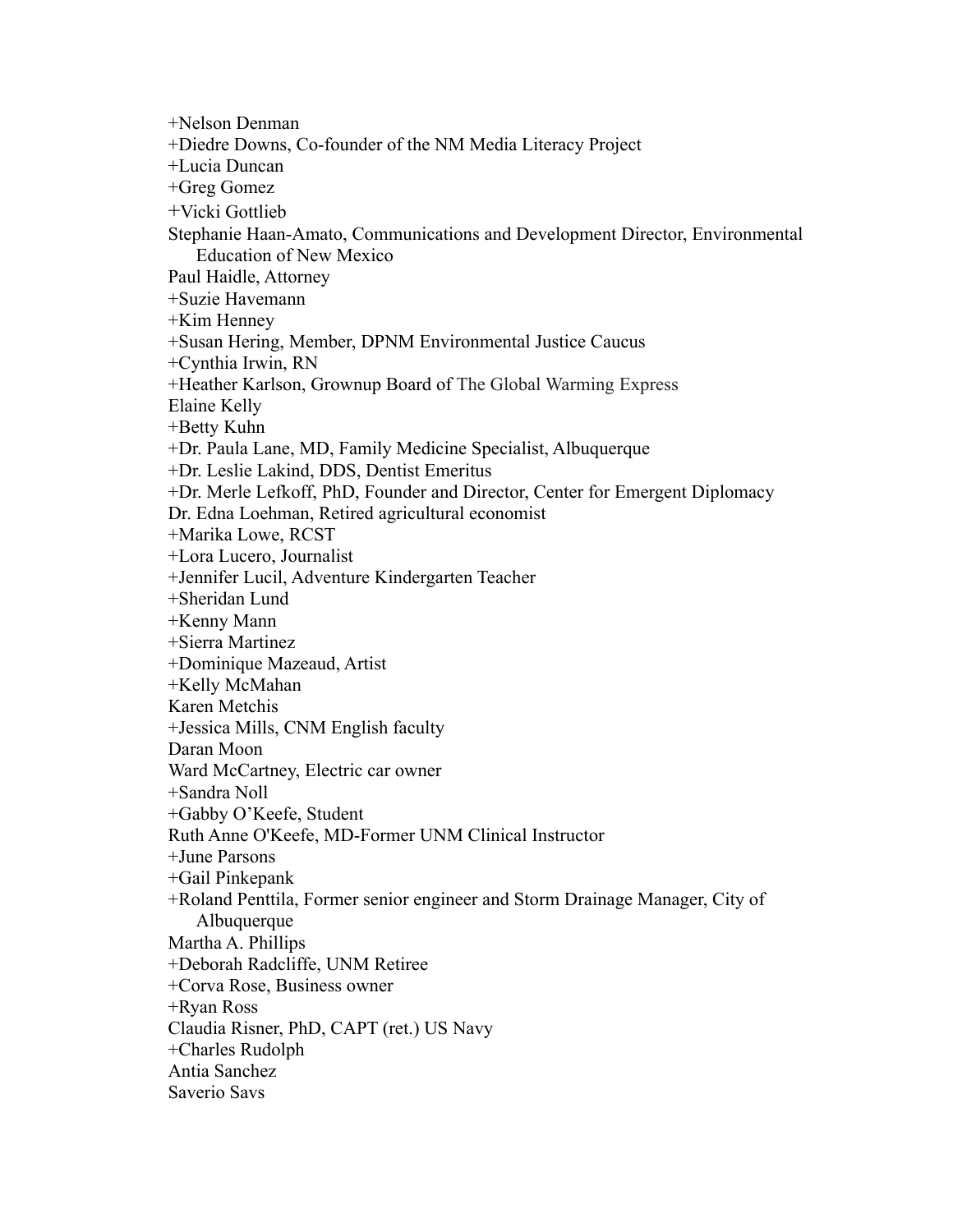+Simone Schamach +Steven Schmidt +Dr. Michael Schwab, Professor of Public Health, Walden University (Santa Fe, NM) +Angela Lovejoy-Schelton, Teacher Eileen Shendo, Founder Seeded Sisters, Jemez Pueblo, Eric Silva, Director, Pathways to the Possible +Allan Sindelar, Retired founder of Positive Energy Solar and proprietor of Sindelar Solar +Carol Sinor, owner, Blue Moon Marketplace, Albuquerque +Maureen Small, MD, family physician, Albuquerque Sharon D. Stanley +Linda Starr, Co-leader Rio Grande Valley Broadband, Great Old Broads for Wilderness Gail M. Stephens +Margaret Story, Elven Velvet +Betsey Swan +Jeff Thompson +Teena Welles +Molly Widing Lance H. Woeltjen +Dr. Margaret Wolak, MD Obstetrics/Gynecology, former UNM Professor Ralph Wrons, Board of Directors Middle Rio Grande Water Advocates, Retired Sandia National Labs engineer +Nancy Zastudil, Business Owner Linda Zipp, MD, retired pediatrician

*For individual signatories, institutional affiliation is for identification purposes only*

## **Organizations**

350 New Mexico 350 Santa Fe +ABQ SURJ (Showing up for Racial Justice) +Center for Emergent Diplomacy Democratic Party of New Mexico Veterans and Military Families Caucus (362 members, many of whom are UNM alumni) Diné Citizens Against Ruining our Environment\* (CARE) Do Good LLC +DPNM Environmental Justice Caucus Earth Care (We have hundreds of youth members over the year who have attended UNM - and dozens currently. Our Board and staff have UNM alumni currently. ) First Congregational Church First Congregational United Church of Christ, Albuquerque (Our church is very near the main UNM campus, and our membership includes many UNM alumni, students, staff and faculty. Our membership is around 200 people.) For The Generations Friends of the Earth Global Warming Express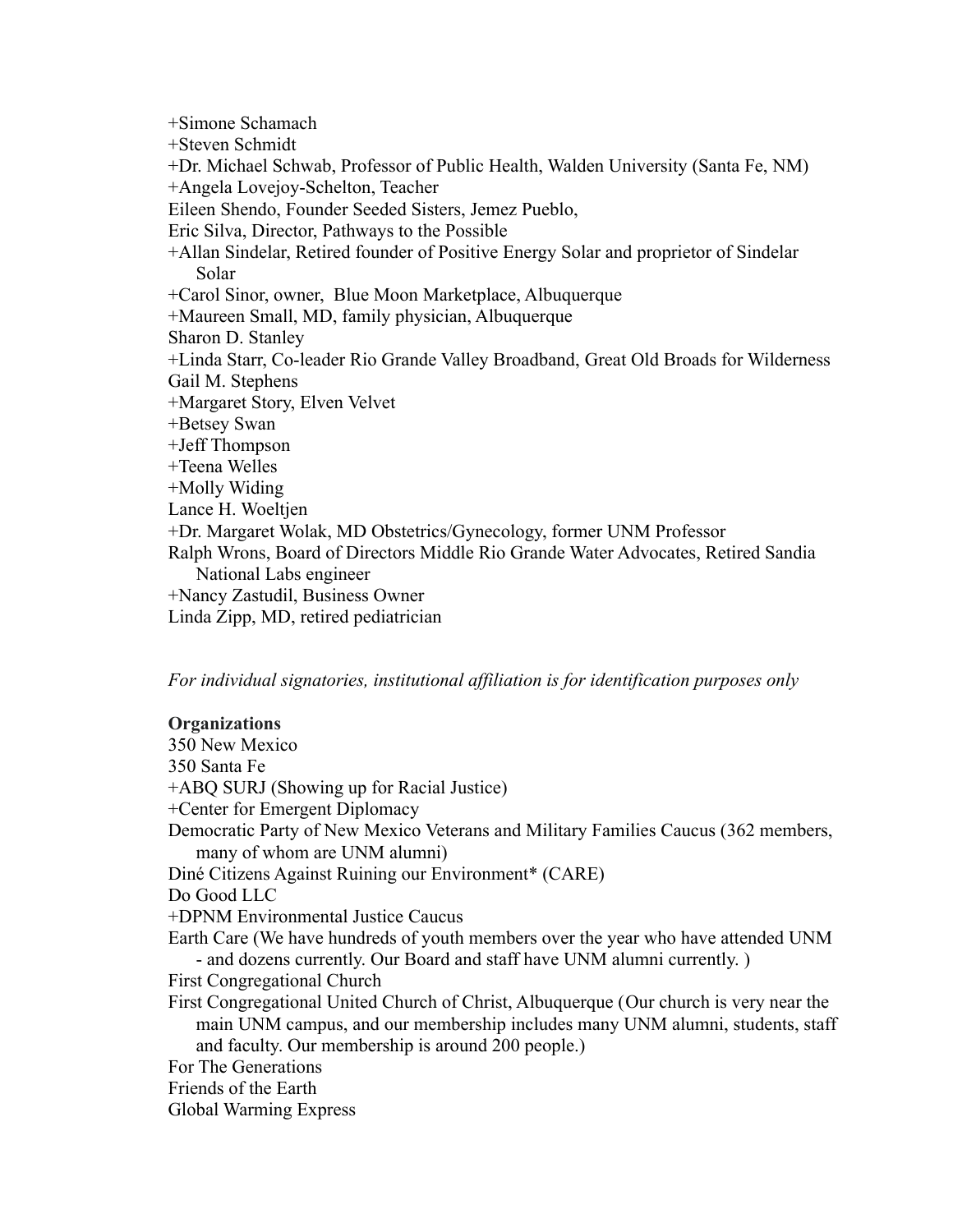Land Witness Project\*

+McKinley County Democrats

Middle Rio Grande Water Advocates\* (The Middle Rio Grande Water Advocates represents about 100 New Mexicans that rely on the Rio Grande and its tributary groundwater.

The Middle Rio Grande Climate Change and Health Equity Coalition

NDN Collective (Indigenous-led organization dedicated to building Indigenous power) New Mexico Climate Justice

New Mexico Environmental Law Center (staff: Alumni, student, former faculty member)

The New Mexico Green Amendment Movement (Over 300 people who belong to more than 25 organizations in New Mexico are involved in The New Mexico Green Amendment. )

New Mexico Interfaith Power and Light (We work through faith communities so many thousands for our outreach. Of course many individual members and faith leaders are graduates, parents, students, etc. )

New Mexico Women's March

Physicians for Social Responsibility, New Mexico chapter

Progressive Democrats of America Central New Mexico

ProgressNow New Mexico Education Fund

Pueblo Action Alliance\*

+Renewable Taos, Inc

+Rio Grande Valley Broadband, Great Old Broads for Wilderness

Seeded Sisters\* (Hundreds of Pueblo women and children…)

Sierra Club - Rio Grande Chapter (35,000 members and supporters)

Southwest Coalition for Palestine

SouthWest Organizing Project

Tewa Women United\*

The Children's Hour Inc. The Children's Hour is an international children's media production company, with a radio program on UNM's flagship NPR station, KUNM.

- The Red Nation\* (We are Indigenous liberation community members who represent our oppressed and overlooked relatives, both human and non-human. We are tied to UNM through being alumni, faculty, students, observers, living within distance to all UNM campuses.)
- Think Like a Bee (108 members. Our governing board has 4 UNM alumni and one is a Foundation donor.)

Tree School

United Graduate Workers of UNM (1600 graduate workers at UNM )

UNM College Democrats

- UNM Committee of Interns and Residents/Services Employees International Union Healthcare
- UNM HSC Climate Group
- UNM Wilderness Alliance (We are a chartered student organization representing approximately 40 active members, with a total of 540 students and faculty subscribed to our newsletters.)
- Valencia Renewables (We have 12 members. 6 of our members are UNM alumni. I am also a Foundation donor.)